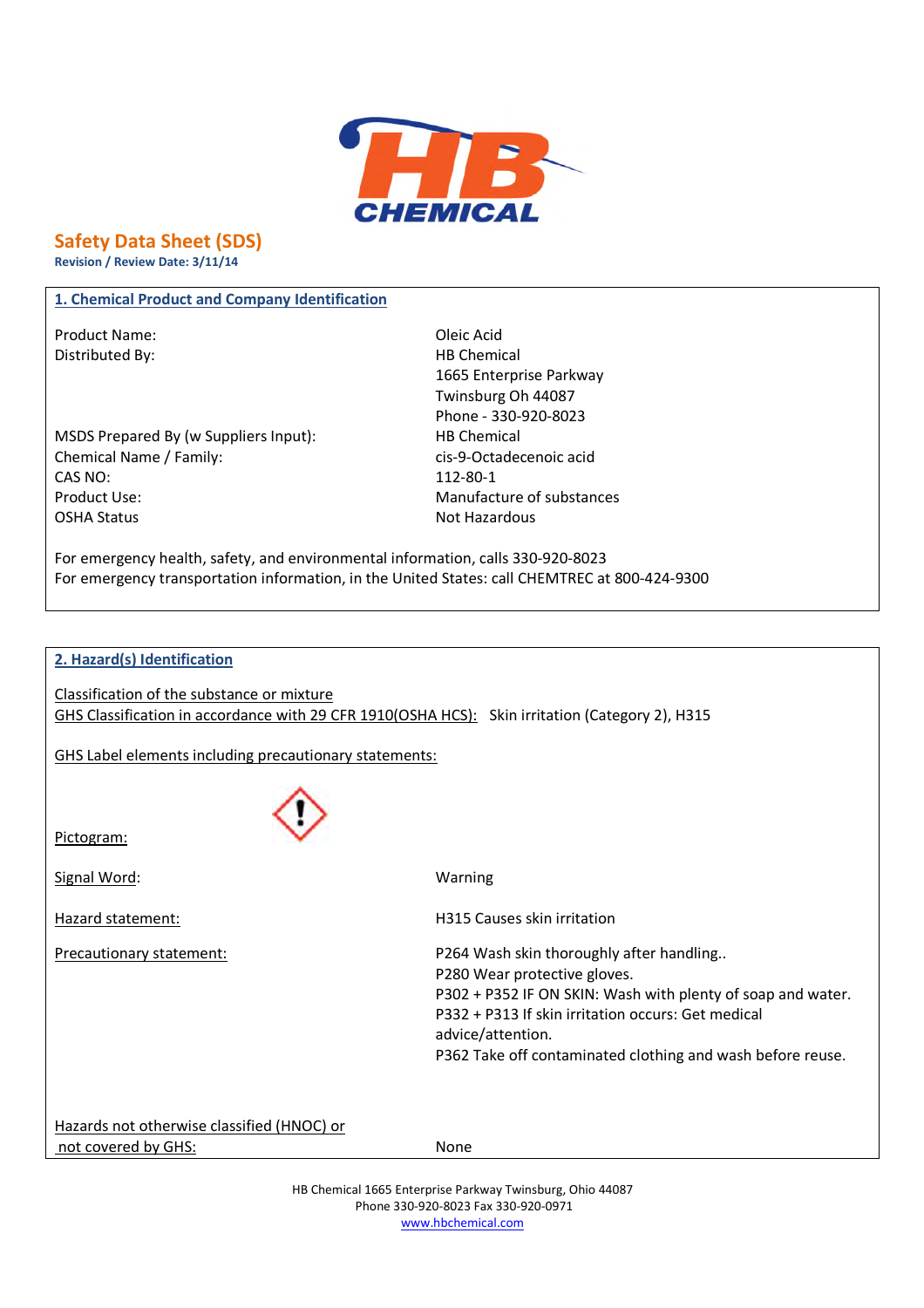| 3. Composition / Information on Ingredients |                                         |               |
|---------------------------------------------|-----------------------------------------|---------------|
| Synonyms                                    | Elainic acid                            |               |
| Molecular weight:                           | Cis-9-Octadecenoic acid<br>282.46 g/mol |               |
| CAS No.                                     | 112-80-1                                |               |
| EC-NO                                       | 204-007-1                               |               |
| Hazardous components                        |                                         |               |
| Component                                   | <b>Classification</b>                   | Concentration |
| Oleic Acid                                  | Skin Irrit 2:H315                       | $\leq$ 100 %  |

| <b>4. First Aid Measures</b>                  |                                                                                                                    |
|-----------------------------------------------|--------------------------------------------------------------------------------------------------------------------|
| General advice:                               | Consult a physician. Show this Safety Data Sheet to the doctor<br>in attendance. Move out of dangerous area.       |
| Inhalation:                                   | If breathing in move person into fresh air. If not breathing, give<br>artificial respiration. Consult a physician. |
| Eyes:                                         | Flush eyes with water as a precaution.                                                                             |
| Skin:                                         | Wash off with soap and plenty of water. Consult a physician.                                                       |
| Ingestion:                                    | Never give anything by mouth to an unconscious person. Rinse<br>mouth with water. Consult a physician.             |
| Most important symptoms and effects, both     |                                                                                                                    |
| Acute and delayed:                            | The most important known symptoms and effects are described<br>in the labeling (section 2) and /or in section 11.  |
| Indication of any immediate medical attention |                                                                                                                    |
| and special treatment needed.                 | No data available.                                                                                                 |

| <b>5. Fire-Fighting Measures</b>                                      |                                                                             |
|-----------------------------------------------------------------------|-----------------------------------------------------------------------------|
| Suitable Extinguishing Media:                                         | Use water spray, alcohol-resistant foams dry chemical or carbon<br>dioxide. |
| Special Fire Fighting Procedures:                                     | Wear self-contained breathing apparatus for firefighting if<br>necessary.   |
| Special hazards arising from the substance or mixture: Carbon oxides. |                                                                             |
| Further information:                                                  | No data available.                                                          |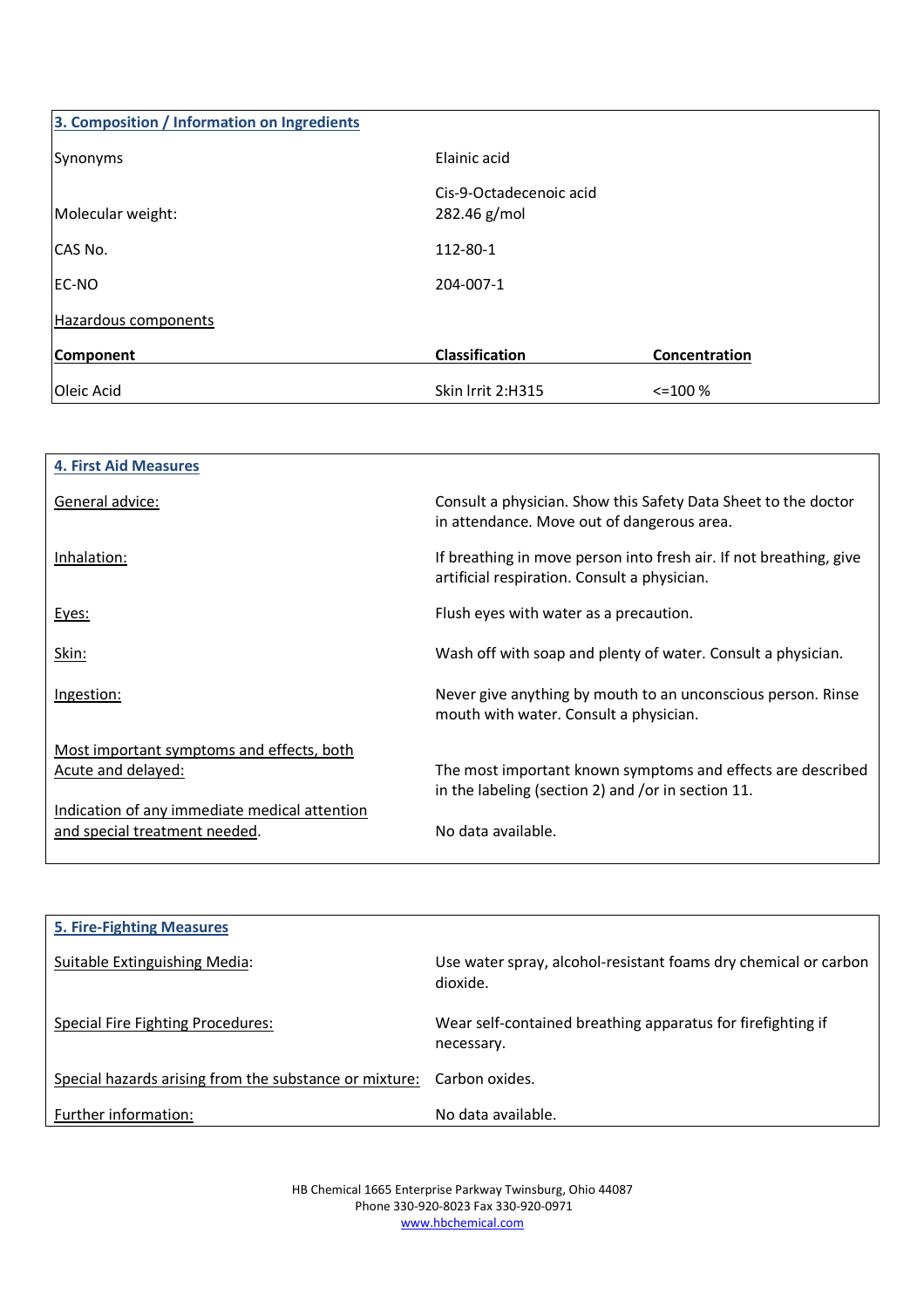| <b>6. Accidental Release Measures</b>                                   |                                                                                                                                                    |
|-------------------------------------------------------------------------|----------------------------------------------------------------------------------------------------------------------------------------------------|
| Personal precautions, protective equipment and<br>Emergency procedures: | use personal protective equipment. Avoid breathing vapours,<br>mist or gas. Ensure adequate ventilation. For personal<br>protection see section 8. |
| Environmental precautions:                                              | Do not let product enter drains.                                                                                                                   |
| Methods and materials for containment and<br>Cleaning up:               | Soak up with inert absorbent material and dispose of as<br>hazardous waste. Keep in suitable, closed containers for<br>disposal.                   |

| 7. Handling and Storage:                                         |                                                                                                                                                                 |
|------------------------------------------------------------------|-----------------------------------------------------------------------------------------------------------------------------------------------------------------|
| Precautions for safe handling:                                   | Avoid contact with skin and eyes. Avoid inhalation of vapour or<br>mist.                                                                                        |
| Conditions for safe Storage, including any<br>incompatibilities: | Keep container tightly closed in a dry and well-ventilated place.<br>Recommended storage temperature -20C<br>Storage class (TRGS 510): Non Combustible liquids. |
| Specific end use:                                                | Apart from the uses mentioned in section 1.2 no other specific<br>uses are stipulated.                                                                          |

| <b>8. Exposure Controls / Personal Protection</b> |                                                                                                                                                                                                                                                                                                                                                                                                                                                                    |
|---------------------------------------------------|--------------------------------------------------------------------------------------------------------------------------------------------------------------------------------------------------------------------------------------------------------------------------------------------------------------------------------------------------------------------------------------------------------------------------------------------------------------------|
| Components with workplace control parameters:     | Contains no substances with occupational exposure limit values.                                                                                                                                                                                                                                                                                                                                                                                                    |
| <b>Exposure Controls:</b>                         | Handle in accordance with good industrial hygiene and safety<br>practice. Wash hands before breaks and at the end of workday.                                                                                                                                                                                                                                                                                                                                      |
| <b>Respiratory Protection:</b>                    | Where risk assessment shows air-purifying respirators are<br>appropriate use a full-face respirator with multipurpose<br>combination (US) or type ABEK (EN 14387) respirator cartridges<br>as a back up to engineering controls. If the respirator is the sole<br>means of protection, use a full-face supplies air respirator. Use<br>respirators and components tested and approved under<br>appropriate government standards such as NIOSH (US) or CEN<br>(EU). |
| <b>Protective Gloves:</b>                         | Handle with gloves. Gloves must be inspected prior to use. Use<br>proper glove removal technique (without touching gloves's<br>outer surface) to avoid skin contact with this products. Dispose<br>of contaminated gloves after use in accordance with applicable<br>laws and good laboratory practices. Wash and dry hands.                                                                                                                                       |
|                                                   | Full Contact: Nitrile rubber Minimum layer thickness: 0.2 mm<br>Break through time: 30 min                                                                                                                                                                                                                                                                                                                                                                         |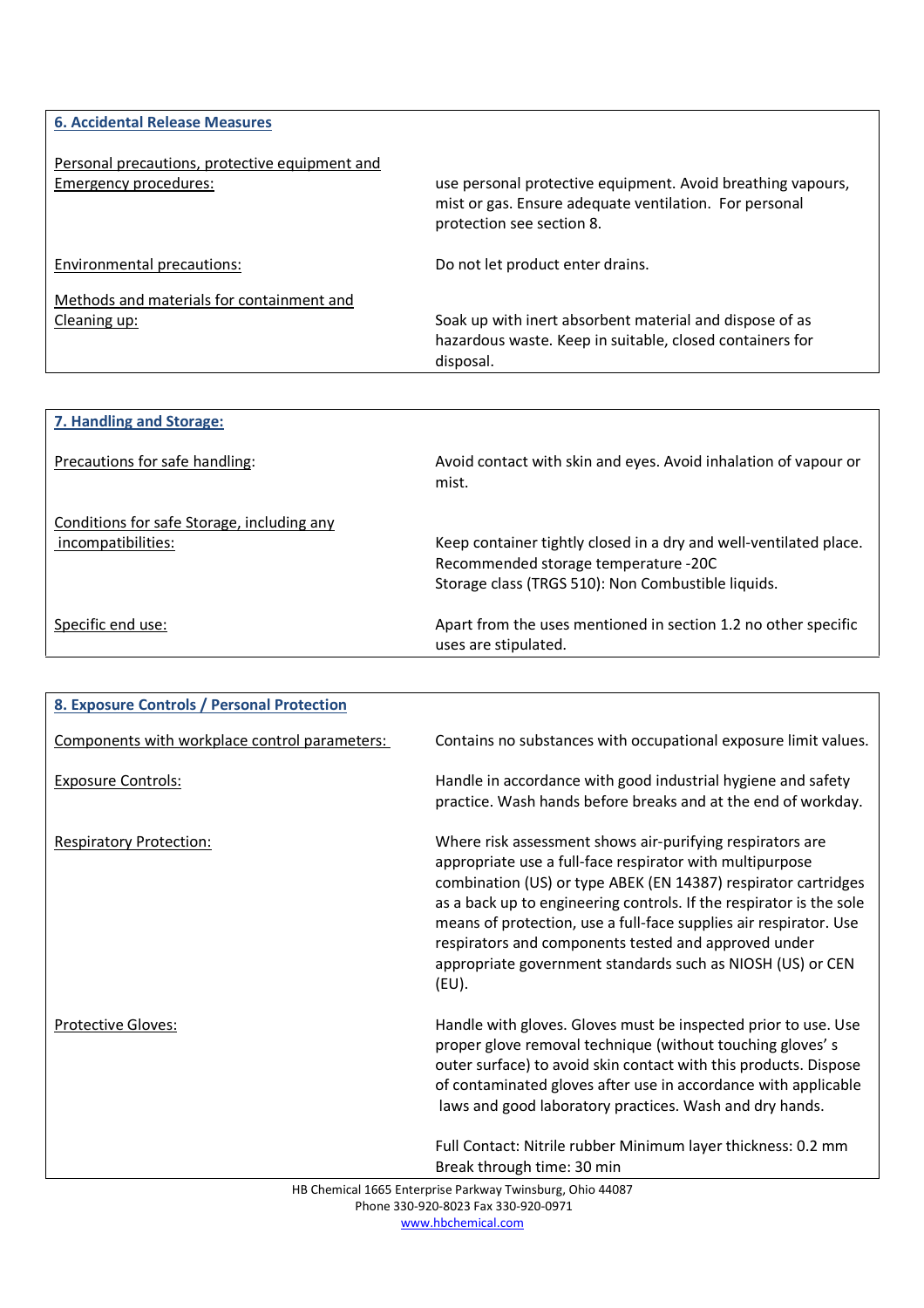|                                     | Splash contact Nitrile rubber Minimum layer thickness: 0.2mm<br>Break through time 30min.<br>If used in solution or mixed with other substances, and under<br>conditions which differ from EN 374 contact the supplier of the<br>CE approved gloves. This recommendation is advisory only and<br>must be evaluated by and industrial hygienist and safety officer<br>familiar with the specific situation of anticipated use by our<br>customers. It should not be construed as offering an approval<br>for any specific use scenario. |
|-------------------------------------|----------------------------------------------------------------------------------------------------------------------------------------------------------------------------------------------------------------------------------------------------------------------------------------------------------------------------------------------------------------------------------------------------------------------------------------------------------------------------------------------------------------------------------------|
| <b>Eye Protection:</b>              | Safety glasses with side-shields conforming to EN166 Use<br>equipment for eye protection tested and approved under<br>appropriate government standards such as NIOSH (US) or EN<br>166 (EU)                                                                                                                                                                                                                                                                                                                                            |
| <b>Skin and Body Protection:</b>    | Impervious clothing, the type of protective equipment must be<br>selected according to the concentration and amount of the<br>dangerous substance at the specific workplace.                                                                                                                                                                                                                                                                                                                                                           |
| Control of environmental exposures: | Do not let product enter drains.                                                                                                                                                                                                                                                                                                                                                                                                                                                                                                       |

## **9. Physical and Chemical Properties**

| <b>Physical Form:</b>                         | Liquid                                         |
|-----------------------------------------------|------------------------------------------------|
| Appearance & Odor:                            | Clear / No data available.                     |
| PH:                                           | No data available.                             |
| Melting point/freezing point:                 | Melting point/range: 13-14 C (55-57 F) -lit    |
| Initial boing point and boiling range:        | 194-195 C (381-383F) at 1.6 hPa (1.2mmgHg)-lit |
| Flash point:                                  | $>$ 113 C ( $>$ 235 F) – closed cup            |
| <b>Evaporation Rate:</b>                      | No data available.                             |
| Flammability (solid, gas):                    | No data available.                             |
| Upper/Lower flammability or explosive limits: | No data available.                             |
| <u>Vapour pressure:</u>                       | 1hPa (1 mmHg) at 176 C (349 F)                 |
| Vapour density.:                              | No data available.                             |
| Relative density:                             | 0.89 g/cm3 at 25 C (77 F)                      |
| Water solubility:                             | No data available.                             |
| Partition co efficient: n-octanol/water:      | No data available.                             |
| Auto-ignition temperature:                    | No data available.                             |
| Decomposition temperature:                    | No data available.                             |
| Viscosity:                                    | No data available.                             |
| <b>Explosive properties:</b>                  | No data available.                             |
| Oxidizing properties:                         | No data available.                             |
| Other safety information:                     | No data available.                             |

| <b>10. Stability and Reactivity</b>                                                              |                                              |
|--------------------------------------------------------------------------------------------------|----------------------------------------------|
| Stability:                                                                                       | Stable under recommended storage conditions. |
| Reactivity:                                                                                      | No data available.                           |
| HB Chemical 1665 Enterprise Parkway Twinsburg, Ohio 44087<br>Phone 330-920-8023 Fax 330-920-0971 |                                              |

www.hbchemical.com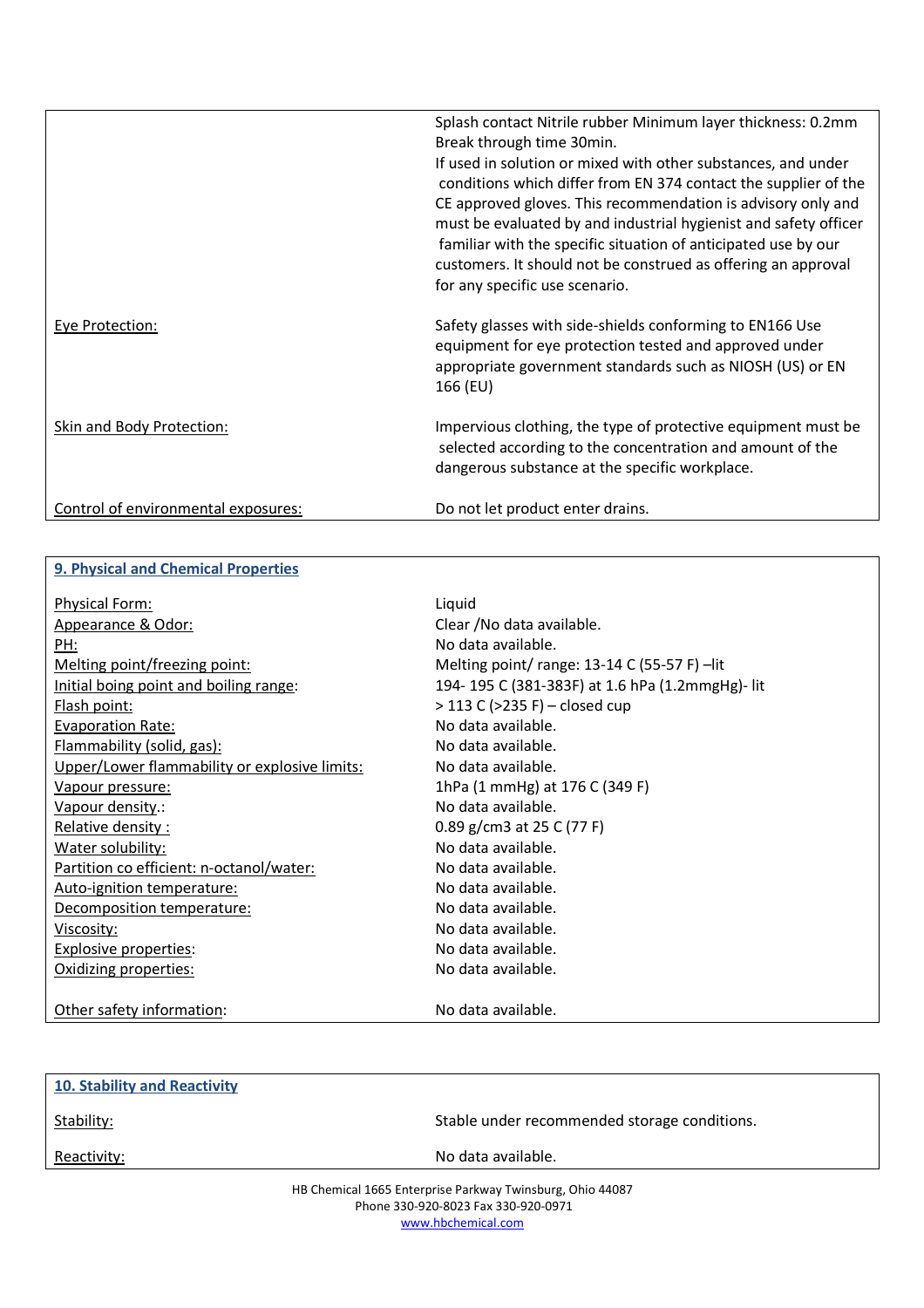| Incompatibility (Materials to Avoid): | Strong oxidizing agents.                         |
|---------------------------------------|--------------------------------------------------|
| Conditions to Avoid:                  | Air sensitive.                                   |
| Possibility of hazardous reactions:   | No data available.                               |
| Hazardous decomposition products:     | Other decomposition products: No data available. |

| <b>11. Toxicological Information</b>                                                                                                                  |                                                                                                                                                                     |
|-------------------------------------------------------------------------------------------------------------------------------------------------------|---------------------------------------------------------------------------------------------------------------------------------------------------------------------|
| <b>Acute Toxicity:</b>                                                                                                                                | LD50 Oral -Rat 74,000 mg/kg<br>Inhalation : No data available.<br>Dermal: No data available                                                                         |
|                                                                                                                                                       | LD50 Intravenous- Rat 2.4 mg/kg<br>Remarks: Lungs, Thorax, or Respiration: acute pulmonary<br>edema. Lungs, Thorax, or Respiration: Other changes                   |
|                                                                                                                                                       | LD50 Intraperitoneal: mouse -230 - mg/kg                                                                                                                            |
|                                                                                                                                                       | LD50 Intravenous- Mouse -230 mg/kg Remakes: Behavioral:<br>Convulsions or effect on seizure threshold.                                                              |
| Skin corrosion/irritation:                                                                                                                            | Skin-Human Result: skin irritation -3 d                                                                                                                             |
| Serious eye damage/eye irritation:                                                                                                                    | Eyes-Rabbit Result: Mild eye irritation.                                                                                                                            |
| Respiratory or skin sensitization:                                                                                                                    | No data available.                                                                                                                                                  |
| Germ cell mutagenicity:                                                                                                                               | No data available.                                                                                                                                                  |
| Carcinogenicity:                                                                                                                                      | IARC: No component of this product present at levels greater<br>than or equal to 0.1% is identified as probable, possible or<br>confirmed human carcinogen by IARC. |
|                                                                                                                                                       | ACGIH: No component of this product present at levels greater<br>than or equal to 0.1% is identified as a carcinogen or potential<br>carcinogen by ACGIH.           |
|                                                                                                                                                       | NTP: No component of this product present at levels greater<br>than or equal to 0.1% is identified as a known or anticipated<br>carcinogen by NTP.                  |
|                                                                                                                                                       | OSHA: No component of this product present at levels greater<br>than or equal to 0.1% is identified as a carcinogen or potential<br>carcinogen by OSHA.             |
| Reproductive toxicity:<br>Specific target organ toxicity single exposure:<br>Specific target organ toxicity- repeated exposure:<br>Aspiration hazard: | No data available.<br>No data available.<br>No data available.<br>No data available.                                                                                |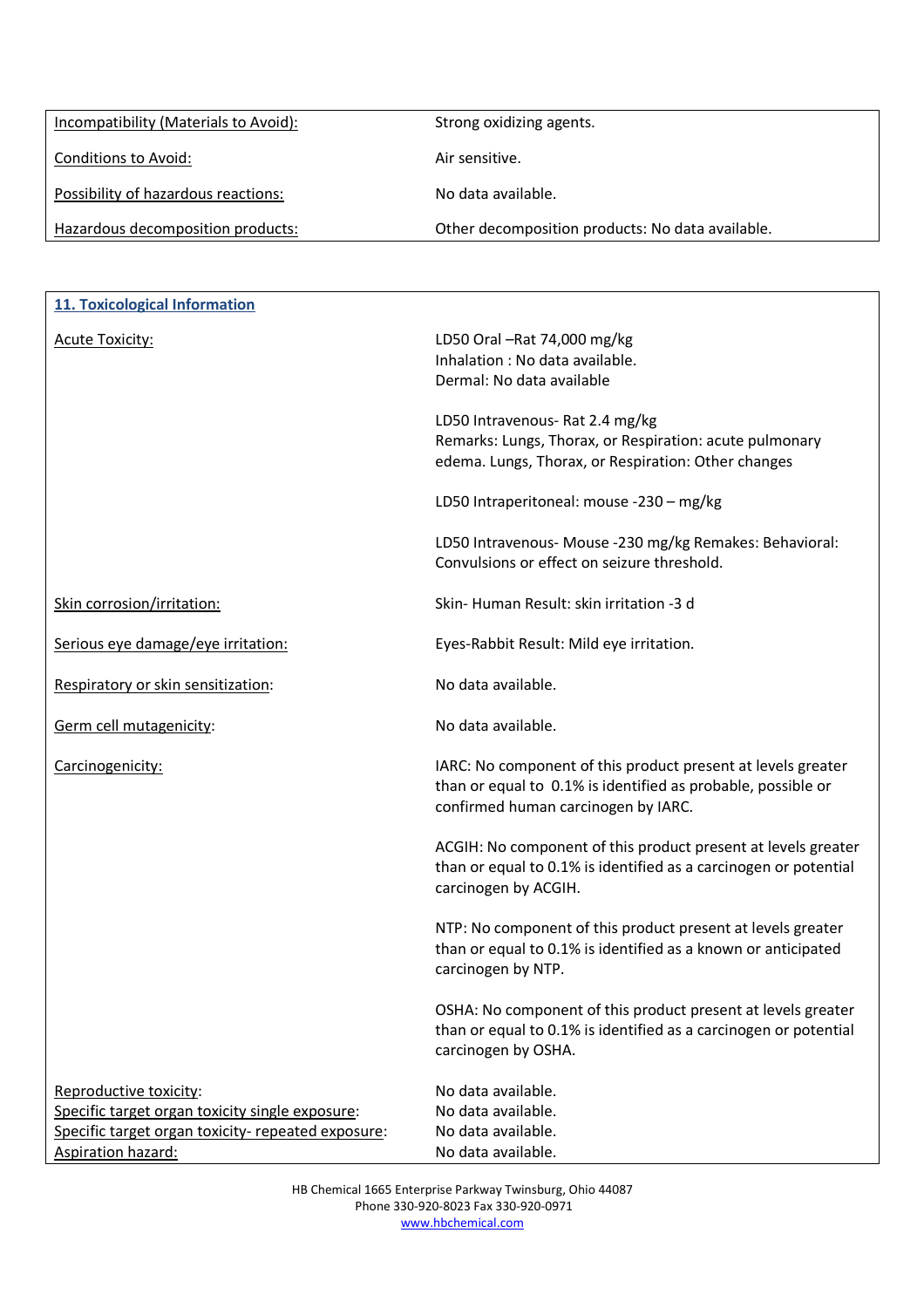| Additional information: | To the best of our knowledge, the chemical, physical and        |
|-------------------------|-----------------------------------------------------------------|
|                         | toxicological properties have not been thoroughly investigated. |

| 12. Ecological Information                                                        |                                                                                                |
|-----------------------------------------------------------------------------------|------------------------------------------------------------------------------------------------|
| Toxicity:                                                                         | Toxicity to fish: LC 50 – Pimephales promelas (fathead minnow)<br>$-205$ mg/l -96h             |
| Persistence and degradability:<br>Bioaccumulative potential:<br>Mobility in soil: | No data available.<br>No data available.<br>No data available.                                 |
| Results of PBT and vPvB assessment:                                               | PBT/vPvB assessment not available as chemical safety<br>assessment not required/not conducted. |
| Other adverse effects:                                                            | No data available                                                                              |

|  | <b>13. Disposal Considerations</b> |
|--|------------------------------------|
|  |                                    |

Product: Offer surplus and non-recyclable solution to a licensed disposal company. Contact a licensed professional waste disposal service to dispose of this material.

| <b>14. Transport Information</b>                       |                      |
|--------------------------------------------------------|----------------------|
| D.O.T. Shipping Name                                   | Not dangerous goods. |
| Air - ICAO (international Civil Aviation Organization) | Not dangerous goods. |
| Sea - IMDG (International Maritime Dangerous Goods)    | Not dangerous goods. |

#### **15. Regulatory Information**

SARA 302 Components: No chemicals in this material are subject to the reporting requirements of SARA Title III Section 302.

SARA 313 Components: This material does not contain any chemical components with known CAS numbers that exceed the threshold (De Minimis) reporting levels established by SARA Title III, Section 313

SARA 311/312 Hazards: Acute Health Hazard

**Massachusetts Right to know Components:** No components are subject to the Massachusetts Right to Know Act.

#### **Pennsylvania Right to know components:**

Oleic acid CAS No. 112-80-1 Revision Date 1989-08-11

**New Jersey Right to know Components:** Oleic acid CAS No. 112-80-1 Revision Date 1989-08-11

> HB Chemical 1665 Enterprise Parkway Twinsburg, Ohio 44087 Phone 330-920-8023 Fax 330-920-0971 www.hbchemical.com